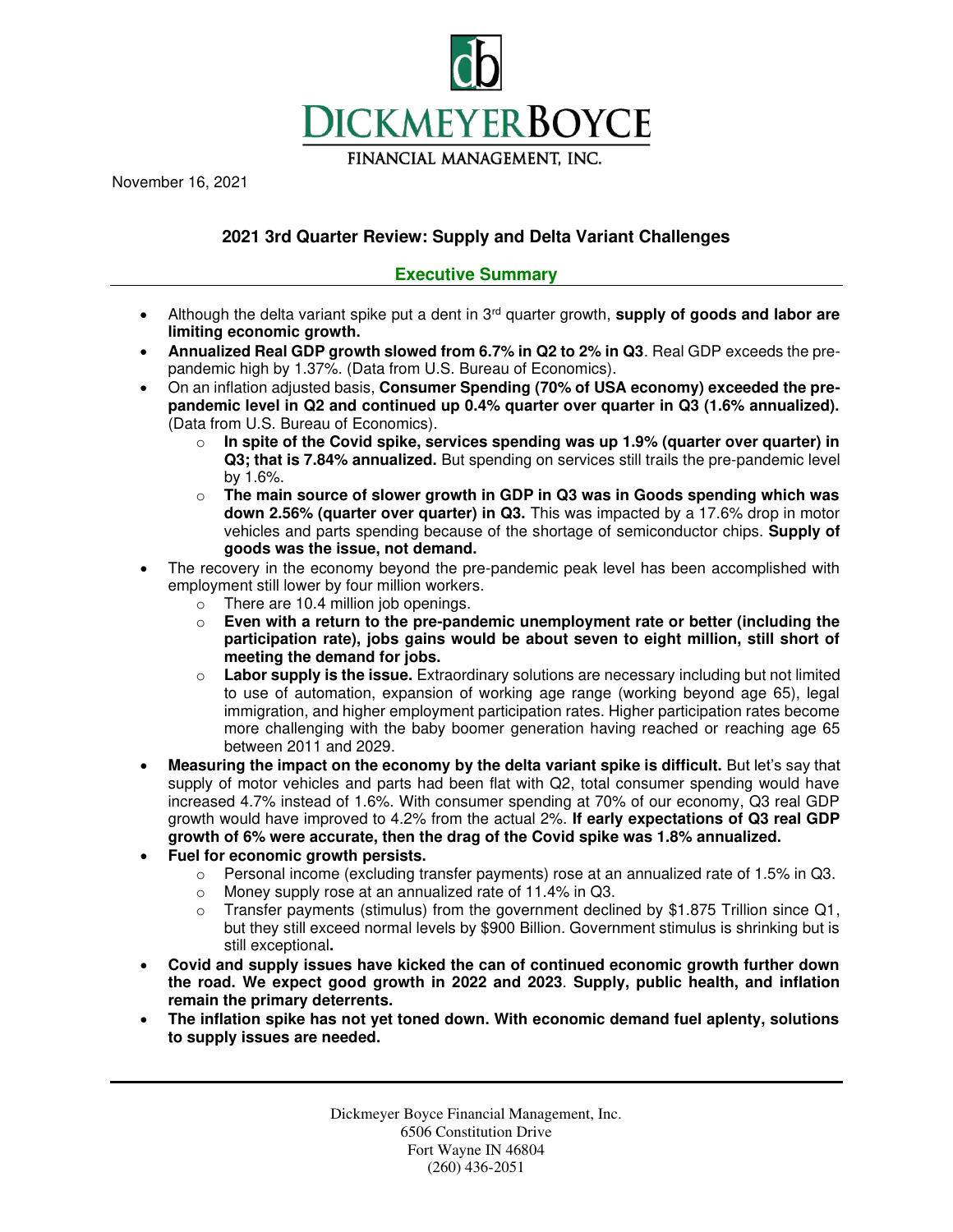

## **Macro-Economic Perspective**

- Real GDP grew at a 6.3% annualized rate in Q1 and exceeded the previous peak in GDP that occurred in Q4 2019. Q2 Real GDP grew at an annualized rate of 6.7%, Q3 Real GDP growth was 2% annualized.
- Disposable personal income has risen at an annual rate of 5.47% since the end of 2019. This calculation ignores the blip in transfer payments in Q2 and Q3 in 2020 and Q1 in 2021.
- The savings rate was 13.7% last year, was 20.5% in Q1,10.5% in Q2, and 8.9% in Q3. Prior to the pandemic, the U.S. savings rate was about 7.5%.
- After the massive increase in M2 money supply (cash, checking and savings deposits, money market, mutual funds, and CDs) of 24.2% in the last year ending Q1 2021, M2 growth has slowed to an annualized rate of 9.7% in 2021 through Q3. This annual pace still exceeds the typical Federal Reserve practice of maintaining a 3% to 6% increase in the money supply each year. Source: Federal Reserve Bank of St. Louis.
- The velocity of money (the frequency at which one unit of currency is used to purchase goods and services within a given period of time) continues at a very low level. So far, this has countered the inflationary pressure caused by the massive increase in money supply.
- Household net worth peaked at \$111.04T at year end 2019. Since then, it has risen 16.6% to \$129.45T at Q1 end, and another 9.5% to \$141.7T at Q2 end. It is hitting new records every quarter. Source: Federal Reserve
- Total personal consumption was up 11.3% in the 1<sup>st</sup> quarter, 4.5% in the 2<sup>nd</sup> quarter, and 0.4% in the 3<sup>rd</sup> quarter.
- In early 2021, the incidence of Covid infection had peaked at 437 cases per million (7-day average). Covid deaths over the same period peaked at 8 per million. The delta variant peaked at 331 cases per million (7-day average) and 3 deaths per million (7-day average) in September. Source: NY Times. **As discussed in the Executive Summary, Q3 GDP was more impacted by supply issues than the delta variant spike. Although, some of the labor supply issues were impacted by the fear of Covid. The fear factor appears to be declining**.
	- o The Wall Street Journal reported that 9.8 million people did not look for work in May of 2020 because of fear of the pandemic. This number declined to 1.6 million people in September this year.

## **Key Economic Data Points:**

## **Inflation Readings Still Worrisome**

October readings on consumer price inflation were 6.2% for headline inflation and 4.6% for core inflation (excludes volatile food and energy numbers). For September, personal consumption expenditures (PCE) price index was 4.4%, the core reading was 3.6%. The October reading is not reported until 11/24/21. These readings are well above the Federal Reserve's target for inflation between 2% and 2.5%. **Keep in mind the Federal Reserve's new policy of allowing inflation to run above their 2% target. This was put in place in reaction to the difficulty of getting inflation up to the 2% target over the past two plus decades.** They use the PCE core reading to measure inflation.

Expert prognosticators have little agreement on the future path of inflation**.** Some economists are concerned that it will continue at elevated levels. They point to rising consumer expectations for long term inflation. Others, including the Federal Reserve, expect resolutions to the present supply constraints and therefore a return of inflation levels back within the Federal Reserve's targeted window.

**The Federal Reserve Bank of Atlanta tracks Sticky inflation (weighted basket of items that change price relatively slowly, such as wages and haircuts) which has trended up this year on a year over year basis from 1.7% to 2.8% and Flexible inflation (weighted basket of items that change price relatively frequently, such as automobiles, gasoline, and hotel rooms), which has trended up this**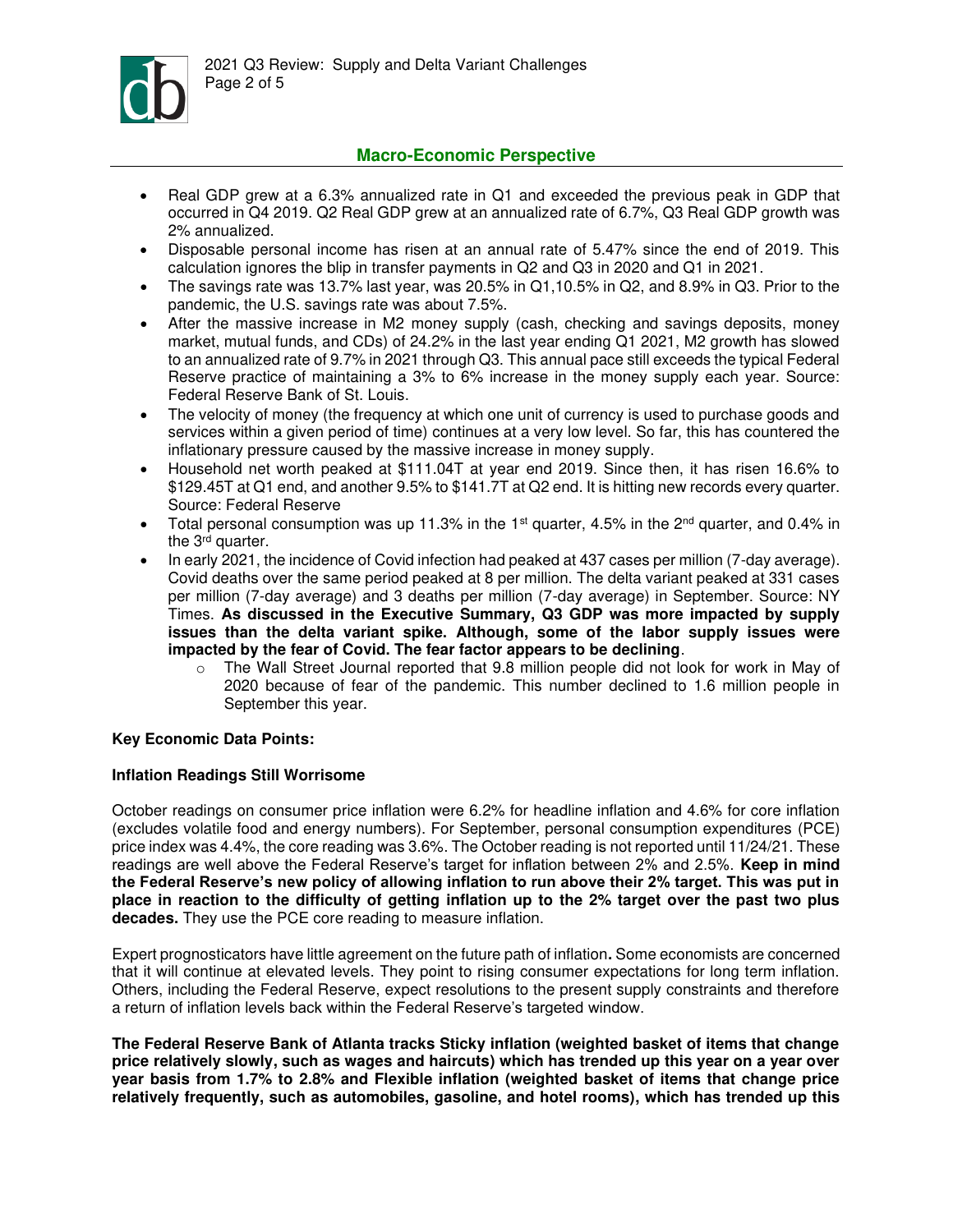

**year on a year over year basis from 1.8% to 13.5%. When the USA struggled with stagflation in the late 1970's and early 1980's, sticky inflation followed flexible inflation up into double digits. This is not happening currently.** 

**DBFM believes that the supply issues will resolve in 2022 with labor supply being the most difficult to resolve. Therefore, inflation will fall back into the Federal Reserve's target range by late 2022 or early 2023.** 

#### **Longer term we have concerns with low growth and low inflation because of high government debt.**

**Growth Projections:** Macroeconomic projections by the Organization of Economic Cooperation and Development have lowered their projection for economic growth in the USA from 6.9% to 6% for 2021 and raised the forecast for 2022 from 3.6% to 3.9%. For the rest of the world, they lowered their projection for economic growth from 5.8% to 5.7% for 2021 and have left their forecast for 2022 unchanged at 4.5%.

**Employment:** T**he FED is forecasting a full job recovery with unemployment back down to 3.5% by 2023.** The big unanswerable question remains, what will happen with the employment participation rate? DBFM estimates that the upper end of potential for employment gain is 8 million people. This will be important to curing supply of goods and services bottlenecks that exist now and thereby fending off continued high inflation. **There is evidence that corporations are raising capital investment for automation to help deal with lower employment participation rates since Covid. GDP growth can be achieved via greater employment and/or greater productivity from a given employment level.**

**Consumer spending (70% of GDP): Personal consumption expenditures (annualized) exceeded the pre-pandemic peak in June and continued to rise in Q3 this year at a 1.6% annual rate.** This growth rate was restrained by the semiconductor supply shortage. The Institute of Supply Management (ISM) reading for service remained elevated in the  $3<sup>rd</sup>$  quarter, July was 64.4, August was 61.7, and September was 61.9. A reading of 50 is the dividing line between decline and growth. These are exceptionally high numbers.

**Manufacturing (11% of GDP):** The ISM reading for manufacturing also remains high July through September at 59.5, 59.9, and 61.1, respectively. **The Federal Reserve reported a 4.3% increase in industrial production in the 3rd quarter despite the drop in motor vehicle production. This is the fifth consecutive quarter with a gain of at least 4%.**

**Construction (4.1% of GDP): Construction rose 1.4% in Q3 from \$1.5522T in Q2 to \$1.5736T in Q3.** Residential construction is reaching new highs while non-residential and public construction remain below the pre-pandemic peak. Data from the Department of Commerce.

**Home sales:** National Association of Realtors (NAR) reported that September existing home sales declined 2.3% to 6.29 million seasonally adjusted annual rate from 6.44 million one year ago. New household formation remains a bit above a 1.5 million annualized rate. New construction is keeping pace with new family formation. **But the NAR reports that supply of homes for sale is an extremely low 2.4 months.** Six months' supply is considered a balanced marketplace for buyers and sellers. NAR also reports that **the median price for a single-family home sold in September was \$359,700 which is up 13.8% from the year ago level. This data bodes well for construction prospects and home prices. Affordability remains a problem, especially for first time buyers.** 

## **Securities Market Perspective**

By the end of the third quarter, a 100% stock portfolio with 20% invested in international was up approximately 14.27% with dividends reinvested. Intermediate term bonds (Barclay's Aggregate Bond Index) were down 1.62%, an improvement from a decline of 3.57% by the end of Q1, and short-term bonds were up 0.09% (Barclays U.S. Gov't Credit 1 to 3 Year Bond Index). It is interesting that bond prices have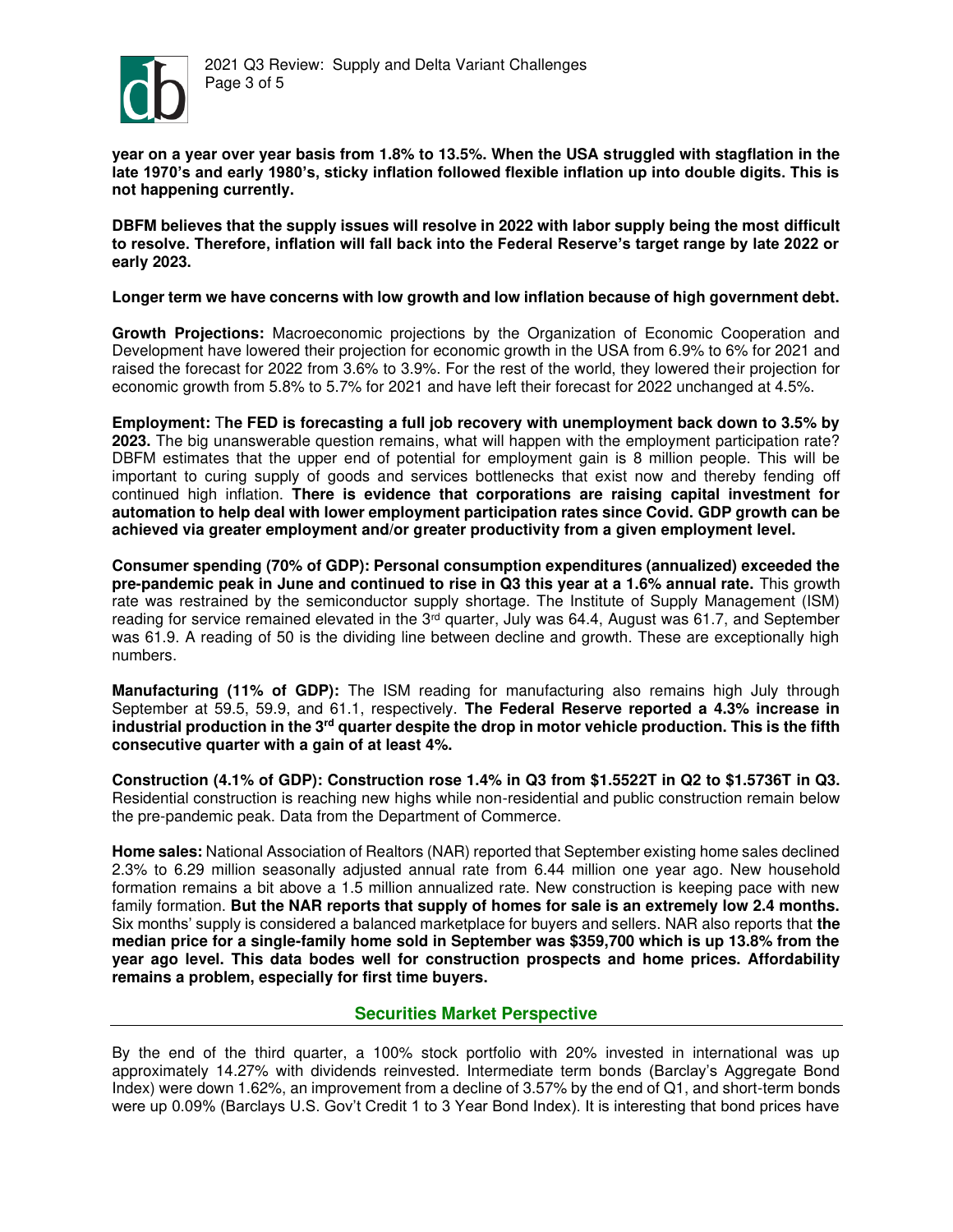

improved (interest rates down) all the while concerns about inflation abound. There are outside influences keeping bond yields in check (supporting bond prices) such as Federal Reserve massive monthly bond purchases and the existence of \$10T in negative yielding bonds outside the USA. Bond markets have a higher I.Q. than equities markets, thereby suggesting concerns about inflation are overdone. Although, we do expect yields to rise (bond prices down) before year-end into a range of 1.75% to 2%.

## **Valuation Discussion Points:**

- By the end of the third quarter, as measured by price to book value, **growth stocks were 163% above their long-term average** of 4.83 at 12.72. **Value stocks were 15.1% above their longterm average** of 2.18 at 2.51.
- At the third quarter end, growth stocks were up 13% and value stocks were up 16.44%.
- Growth recovered some ground in the  $3<sup>rd</sup>$  quarter with the Covid resurgence, mainly in large cap.
- It is still the case that low interest rates continue to provide cover for higher valuations.
- Growth stock valuations are significantly more threatened by higher inflation and interest rates than Value stocks. We are seeing a trend when Covid cases are spiking, growth investments rally relative to value investments. It seems the expectations are for slower economic growth and less risk of interest rate increases when the threat of Covid is ramping up.
- As of 10/29/21, FactSet reported that with 82% of companies in the S&P 500 beat earnings estimates. Further, they estimated that 3<sup>rd</sup> quarter earnings were up 33%.
- Going forward, we expect the pace of earnings growth to stay healthy but decline from the  $3<sup>rd</sup>$ quarter results. **Therefore, we expect future gains in equity prices to come along more grudgingly than they have since the end March 2020.**
- So far, the stock market rise has not created economic excesses. On the other hand, **one does not have to look far to see examples of excessive stock valuations. Tesla stock market valuation exceeded \$1 Trillion recently.** If Tesla achieves their production goal of 900,000 cars this year, the value of Tesla will be \$1,300,000 per car produced. For comparison, Ford is valued at \$18,400 per car produced. GM is valued at \$12,650 per car produced. If Tesla were able to sustain a profitability level twice that of Ford's and therefore earn a valuation of \$36,000 per car produced, Tesla would have to produce 32,500,000 cars per year to grow into their market valuation. That would account for just over 81% of the cars sold in the USA and China in 2020. **Rivian**, a new electric vehicle manufacturer of pick-up trucks and SUVs recently went public. On the first day of trading, its stock market valuation exceeded that of Ford's by 56%. Rivian has sold 156 vehicles to employees only.
- The Federal Reserve's zero bound interest rate policy continues to force investors to increase risk via investing in stocks and pursuing lower quality bonds. The spread in yields between high yield bonds and Treasuries are at an all-time low. One should be careful in maintaining investments in lowest quality bonds as well as limiting overall exposure to below investment grade bonds.
- Low interest rates are driving investors to stretch for yield. The only bond categories with positive total return this year are high-yield bonds, long-term corporate bonds, and long-term municipal bonds. High quality corporate bonds, U.S. Agency bonds, U.S. Treasury bonds, mortgage-backed bonds, and foreign government bonds all have negative total return this year.
- The value of bonds worldwide with negative yields have shrunk from a value of \$16T in Q2 down to \$10T presently. That is still a very sizable supply of negative yielding bonds, but certainly a significant reduction.
- In the U.S.A., bond yields have moved more in response to level of threat from Covid than from the threat of higher inflation.
- There are plenty of high-quality and reasonably valued companies with stock dividend yields well in excess of interest rates available in bonds.